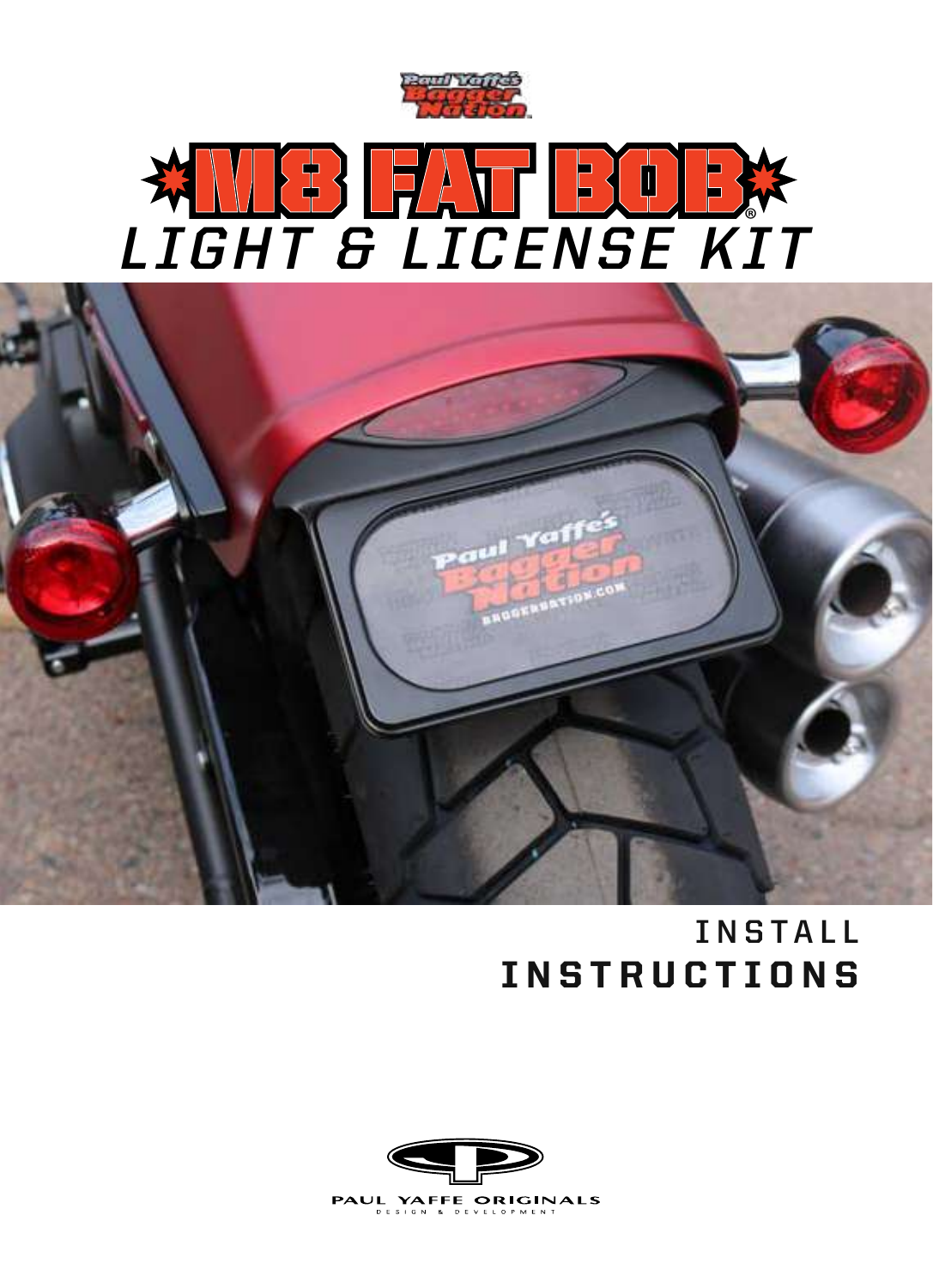

**Use heat gun and warm up**  6. **reflector to ease removal, remove & discard reflector. (Figure 2)**

- 1. **Remove Seat.**
- 2. **Unplug wire connectors under seat.**
- 3. **Loosen Fender to Strut Bolts, T45 2 EA outside, 1 EA inside of each strut.**
- 4. **Remove bolts holding struts to frame and remove fender assembly.**
- 5. **Lay fender upside down on bench w/ soft covering to protect paint.**



**Remove LT Side Strut from fender. This is the side with license plate**  7. **side mount on. (Figure 3)**



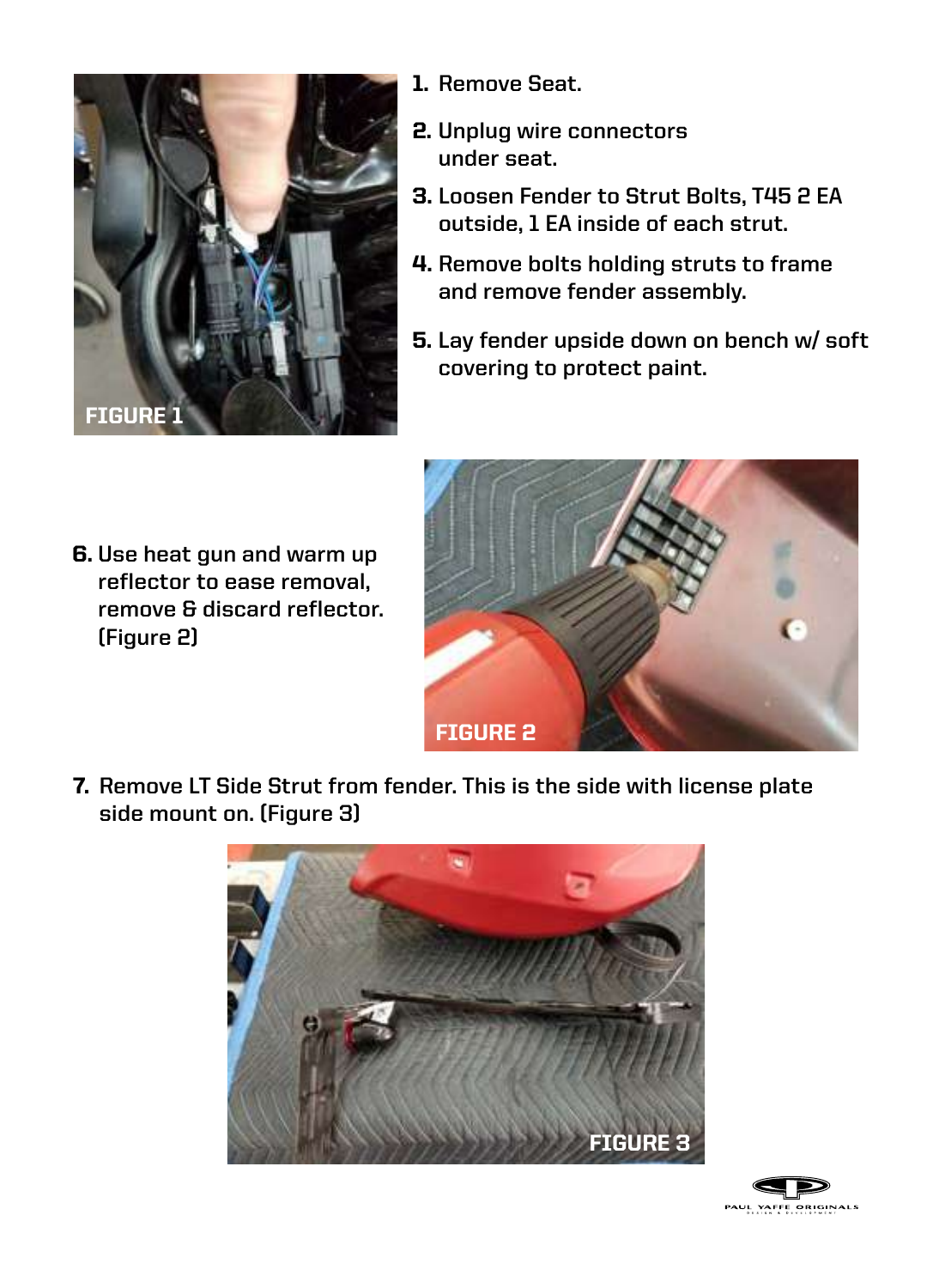



**Using a small flat blade screw driver unlock secondary lock on license**  8. **plate wire harness connector. Then with a small pick, raise lock on terminal and remove from connector. Also using a small pick or terminal tool, remove terminals from Gray & Black connecters. (Figure 4a-4d)**







- 9. **Remove T40 screw from signal, pull wires through strut, using caution with tape holders on strut so you may reuse them. (Figure 5)**
- **Discard stock plate holder & short**  10. **t/s standoff.**
- **Using long t/s standoff Part# 69438-** 11. **06 remount t/s to strut and run wire back under tape holders on strut. Tighten Lamp.**

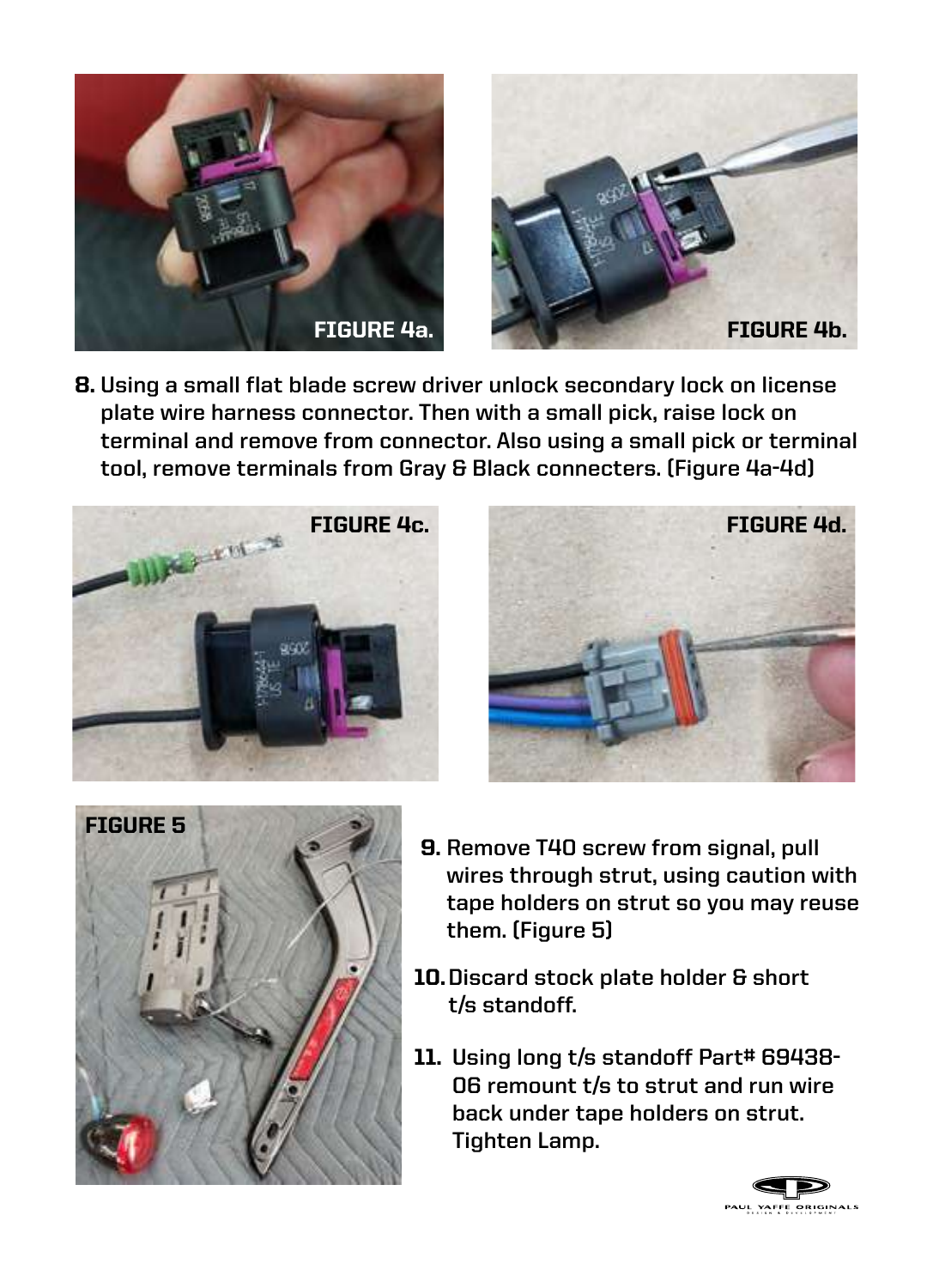

- 12. Remount strut with supplied **3/8"-16 x 1 1/4" button head bolts & reinstall inside fastener. Use blue loctite on each bolt. (Figure 6a.)**
- 13.**Now remove right side strut from fender.**





**Mask off rear of fender in line with mount holes measure 2 1/8" from**  14. **center of rear strut mount hole & drill 1/4" hole on center line. (Figure 6b.) Debur edges of hole. (Figure 6c.)**





- **Pull Chassis harness through hole from inside fender. Leave 7 1/2" of**  15. **wire inside fender plus connector. (Figure 7)**
- **Mock up plate frame assy into fender aligning cuts on light frame to**  16. **fender. secure loosely with the 3/8-16 halfnuts. (Figure 8)**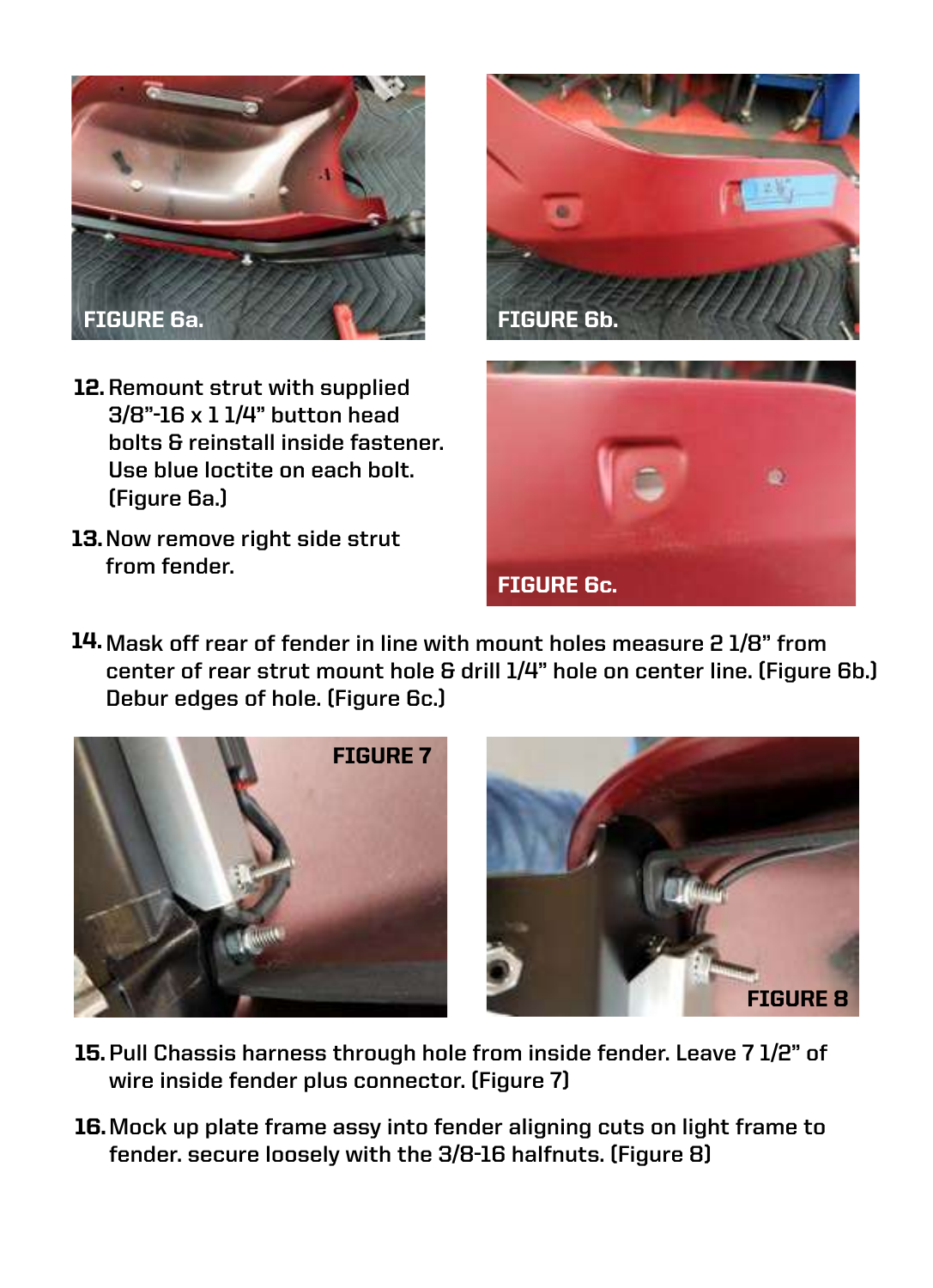



17. **Route Chassis harness above plate frame rail and zip tie to rail. (Figure 9a. | 9b.)**





18. **Lay right side strut face down on soft surface and tape off around upper gallery block & clean galley off for license light wire harness. Use a retention HD Part #11100066 to hold harness or you may use black electrical tape. (Figure 10a. | 10b.)**



19. **Carefully route harness through strut and remount strut to fender using the supplied 3/8"-16x 1 1/4" bolts secure license frame to fender with supplied 3/8"-16 half nuts, tighten all fasteners to fender, also at this time tighten side plates to license frame. (Figure 11)**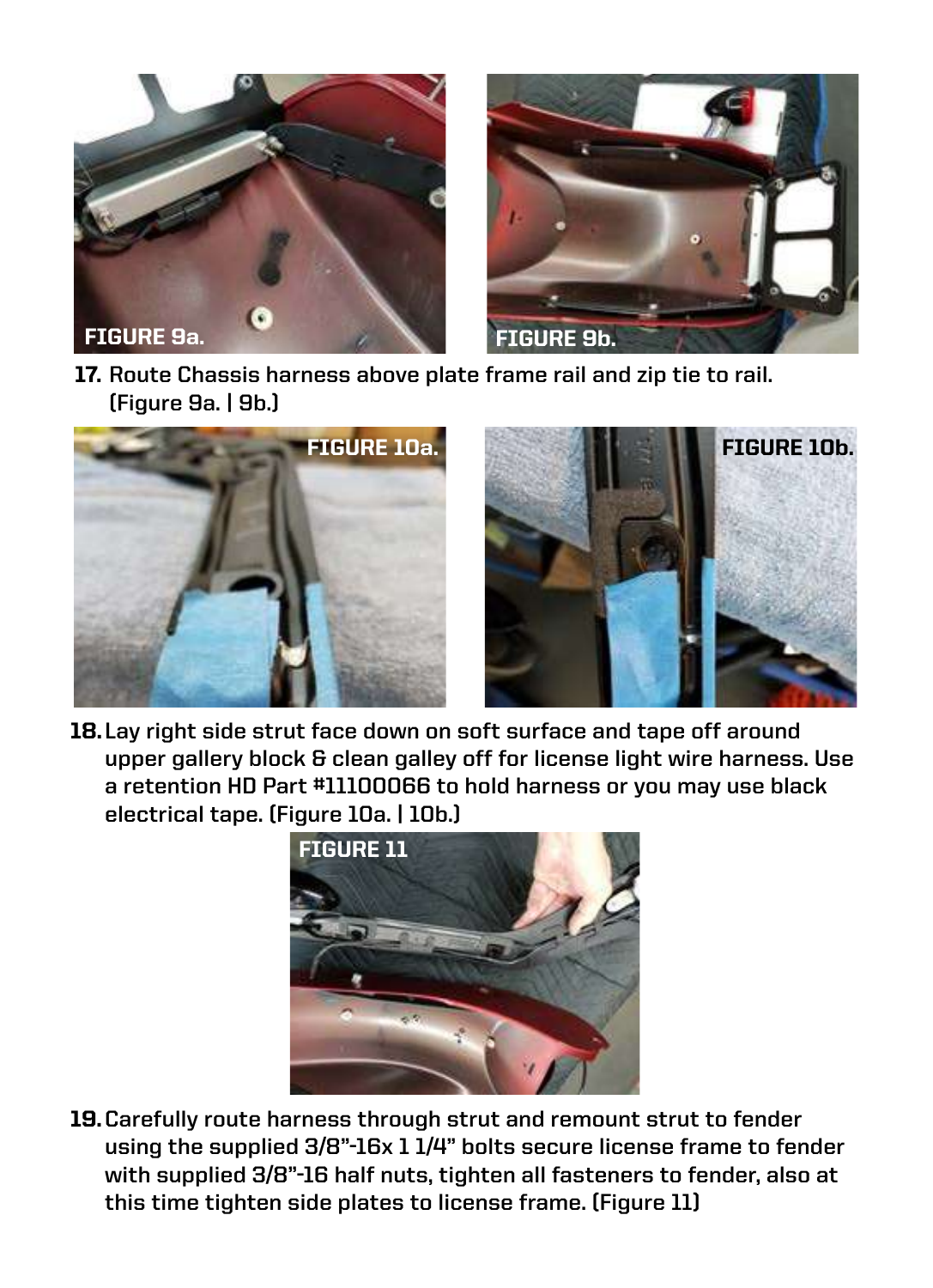



- **Reinstall harness and light terminals into connectors using supplied pin**  20. **positions. Make sure on the 3 pin connector you lock secondary lock. (Figure 12a. | 12b.)**
- **Reinstall fender assy on chassis using a little blue loctite and tighten.** 21.
- **Reconnect electrical connectors and tie harness back in place. Test**  22. **lights.**



## **Reinstall seat & Enjoy!**